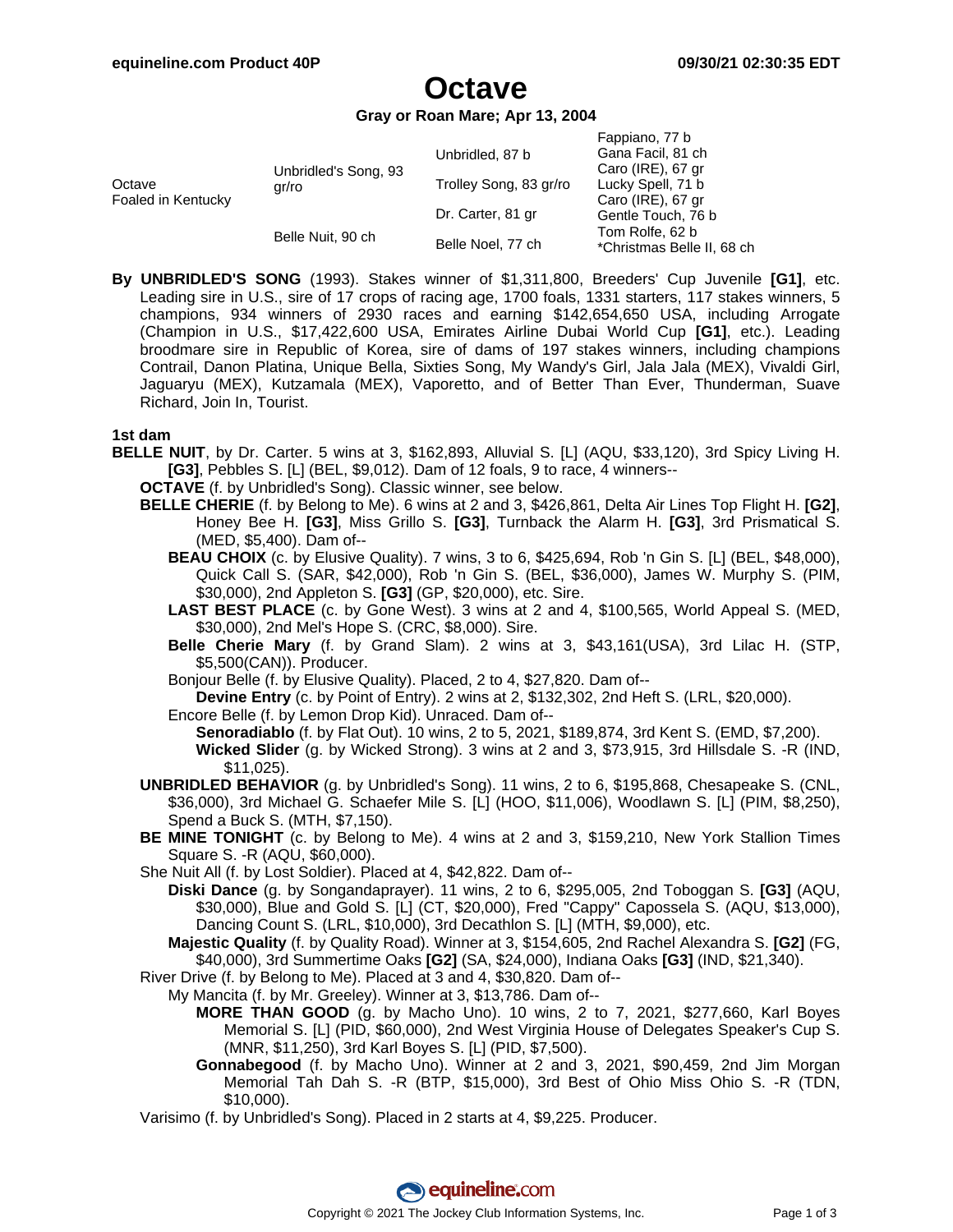# **Octave**

### **Gray or Roan Mare; Apr 13, 2004**

Saintcerely (f. by Saint Ballado). Unraced. Dam of--

**Another Level** (f. by Emcee). 5 wins, 2 to 4, \$85,855, 2nd M2 Technology La Senorita S. (RET, \$15,000). Set cre at Retama Park, 7 1/2 furlongs in 1:30.10.

#### **2nd dam**

BELLE NOEL, by Tom Rolfe. Placed at 3. Dam of 11 winners--

- **MS. ELOISE** (f. by Nasty and Bold). 16 wins, 2 to 5, \$870,982, Top Flight H. **[G1]**, Shuvee H. **[G1]**, Bed o' Roses H. **[G3]**, River Downs Budweiser Breeders' Cup H. [L] (RD, \$95,880), Geisha H. (TDN, \$29,300), Banquet Bell S. (TDN, \$24,540), Durazna S. [O], Spring Bonnet S. (RD, \$17,970), etc. Dam of--
	- **BIBURY COURT** (g. by Ferdinand). 14 wins, 2 to 6, \$301,001, Alysheba S. **[G3]**, Beau Genius H. (DET, \$15,000), Great Lakes H. -R (TDN, \$24,000) twice, 2nd Marvin C. Potter H. (DET, \$6,000), 3rd Ruffner S. (BIR, \$2,750). Set ncr at Mountaineer Casino Racetrack & Resort, 1 mile in 1:34.62.
	- **PRINCESS ELOISE** (f. by Chief's Crown). 9 wins, 2 to 4, \$233,475, Indiana Oaks [L] (HOO, \$33,540), Cleveland Oaks (TDN, \$24,800), Lady Ladbroke H. (DET, \$16,500), Imp H. -R (TDN, \$24,000), 2nd Wintergreen S. [L] (TP, \$10,000), etc. Dam of--
		- **No Affair** (f. by Swain (IRE)). 4 wins at 2 and 3, \$105,810, 3rd West Virginia Secretary of State S. [L] (MNR, \$8,500), Hancock County H. [L] (MNR, \$7,500). Producer.
		- **Comandante En Jefe** (c. by Stephen Got Even). 4 wins at 5 and 6 in PAN, \$19,080 (USA), 2nd Copa Invitacional de Importado [L], Clasico Ano Nuevo [L].
	- **Ms. Isadora** (f. by Miswaki). 7 wins, 3 to 5, \$274,507, 2nd Locust Grove H. [L] (CD, \$22,360), My Charmer S. [L] (TP, \$12,000), 3rd Mrs. Revere S. **[G3]**, Likely Exchange S. [L] (TP, \$5,000), Queen Bee H. (DET, \$3,025), etc. Dam of--
		- **Isabull** (g. by Holy Bull). 3 wins at 2 and 5, \$177,654, 2nd Smarty Jones S. (OP, \$10,000), 3rd Rebel S. **[G2]** (OP, \$30,000).
		- Ms Isadorable (f. by Royal Academy). 4 wins at 3 and 4, \$104,338. Dam of--
			- **MAJOR MARVEL** (g. by Bernstein). 23 wins, 2 to 8 in NA and BAR, \$762,941 (USA), West Virginia House of Delegates Speaker's Cup S. [L]-ncr, 1 mile 70 yards in 1:37.21 (MNR, \$58,800), Unbridled S. [L] (LAD, \$60,000).
			- **ISAFORMER** (f. by Temple City). 3 wins in 5 starts at 2 and 3, 2021 in BRZ, Copa Japao de Turfe **[G3]**.
			- **Artic North** (g. by North Light (IRE)). 6 wins, 4 to 10, \$302,430, 2nd H. Allen Jerkens S. (GP, \$14,100), 3rd San Gabriel S. **[G2]** (SA, \$24,000).
	- **Daybreak Express** (g. by Dixieland Band). 10 wins, 2 to 7, \$167,541, 3rd Isi Newborn Memorial H. (TDN, \$3,000).
	- **Sweet Eloise** (f. by Sky Classic). 4 wins at 3 and 4, \$104,843, 2nd Firecracker H. (MNR, \$5,670). Dam of--
		- **DON DULCE** (g. by Maria's Mon). 10 wins, 2 to 8, \$676,480(USA), Edward J. Debartolo Memorial H. [L] (RP, \$60,000), 2nd I'm a Banker S. (BEL, \$20,000), Slew O' Gold S. (AQU, \$20,000), Queens County S. (AQU, \$20,000).
		- **SWEET RELISH** (f. by Smoke Glacken). 4 wins, 2 to 4, \$196,630, Cinemine S. [L] (LS, \$60,000), 2nd Iowa Oaks **[G3]** (PRM, \$40,000), 3rd Spring Fever S. (OP, \$6,000). Dam of--
			- **ZESTFUL** (g. by Ghostzapper). 10 wins, 2 to 5, placed at 6, 2021, \$379,892, Los Alamitos Special S. -R (LRC, \$60,000), 2nd Marathon S. **[G2]** (SA, \$40,000), Tokyo City Cup S. **[G3]** (SA, \$20,000), 3rd All American S. [L] (GG, \$12,000).
		- **Secret Passage** (g. by Curlin). 9 wins, 2 to 8, 2021, \$373,166(USA), 3rd Delta Mile S. [L] (DED, \$7,500).
		- **Wherethewestbegins** (g. by Gone West). 7 wins, 3 to 7, \$179,769(USA), 3rd Central Bank Transylvania S. **[G3]** (KEE, \$15,000).
		- Winsome Ways (f. by Smart Strike). 5 wins, 3 to 5, \$166,799. Dam of--
			- **Poseidon's Way** (g. by Stormy Atlantic). 7 wins, 2 to 6, \$141,453, 3rd Northern Spur S. [L] (OP, \$10,000).
		- Sweetness 'n Light (f. by Distorted Humor). Winner at 2 and 3, \$136,613(USA). Dam of--
			- **Stormy Sky** (f. by Sky Mesa). 4 wins at 3 and 4, \$223,932, 3rd Vagrancy H. **[G3]** (BEL, \$15,000), Dashing Beauty S. (DEL, \$5,500).
	- **Chuckler** (c. by Miswaki). 3 wins at 3, \$28,193, 3rd Shoreline S. (GLD, \$2,750).